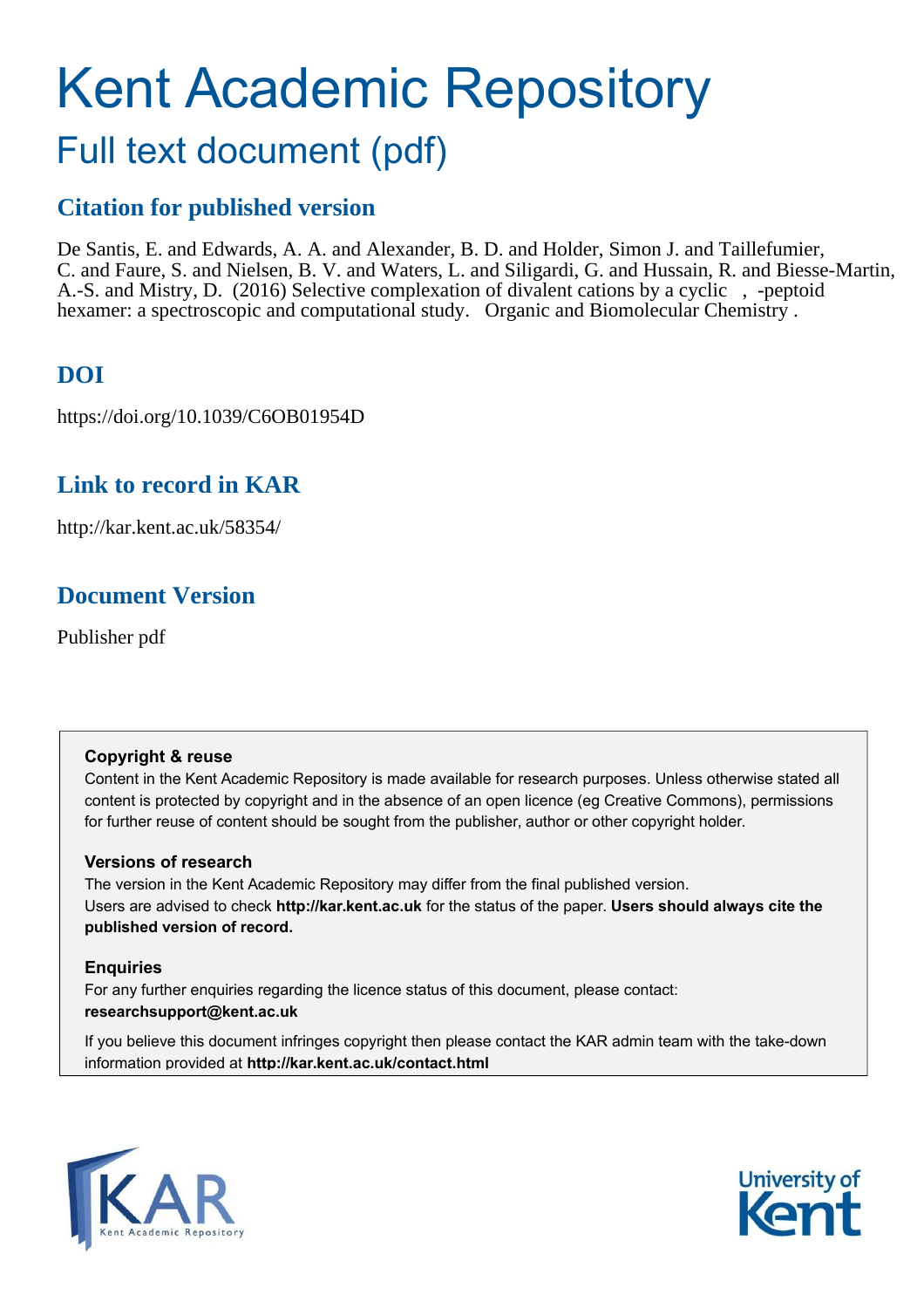## Organic & Biomolecular Chemistry

### PAPER



Cite this: DOI: 10.1039/c6ob01954d

cyclic  $\alpha$ , β-peptoid hexamer: a spectroscopic and computational study† E. De Santis, \*  $\ddagger$ <sup>a</sup> A. A. Edwards,<sup>a</sup> B. D. Alexander, <sup>b</sup> S. J. Holder, \*<sup>c</sup>

A.-S. Biesse-Martin, <sup>d.e</sup> B. V. Nielsen, <sup>b</sup> D. Mistry, <sup>f</sup> L. Waters, <sup>f</sup> G. Siligardi, <sup>g</sup> R. Hussain, <sup>g</sup>

Selective complexation of divalent cations by a

S. Faure<sup>d,e</sup> and C. Taillefumier\*<sup>d,e</sup>

We describe the qualitative and quantitative analysis of the complexation properties towards cations of a cyclic peptoid hexamer composed of alternating  $\alpha$ - and β-peptoid monomers, which bear exclusively chiral (S)-phenylethyl side chains (spe) that have no noticeable chelating properties. The binding of a series of monovalent and divalent cations was assessed by  ${}^{1}H$  NMR, circular dichroism, fluorescence and molecular modelling. In contrast to previous studies on cations binding by 18-membered α-cyclopeptoid hexamers, the 21-membered cyclopeptoid  $cP1$  did not complex monovalent cations (Na<sup>+</sup>, K<sup>+</sup>, Ag<sup>+</sup>) but showed selectivity for divalent cations (Ca<sup>2+</sup>, Ba<sup>2+</sup>, Sr<sup>2+</sup> and Mq<sup>2+</sup>). Hexacoordinated C-3 symmetrical complexes were demonstrated for divalent cations with ionic radii around 1 Å (Ca<sup>2+</sup> and Ba<sup>2+</sup>), while 5-coordination is preferred for divalent cations with larger (Ba<sup>2+</sup>) or smaller ionic radii (Mg<sup>2+</sup>).

Received 5th September 2016, Accepted 20th October 2016 DOI: 10.1039/c6ob01954d

<www.rsc.org/obc>

### Introduction

Naturally-occurring macrocycles containing peptidic α-amino acids, including cyclic peptides and depsipeptides, represent a major class of compounds with a broad range of biological activities.<sup>1</sup> Their biological properties are often associated to their binding of metal cations. For example, the destruxins are a family of cyclohexadepsipeptides capable of modifying various Ca $^{2+}$ -dependent processes. $^2$  The mycotoxins enniatins are also a class of cyclodepsipeptides ionophores which transport monovalent cations across biological membranes.<sup>3</sup>

E-mail: emiliana.de.santis@npl.co.uk

<sup>d</sup>Université Clermont Auvergne, Université Blaise Pascal, Institut de Chimie de Clermont-Ferrand, BP 10448 F-63000 Clermont-Ferrand, France.

<sup>e</sup>CNRS, UMR 6296, ICCF, F-63178 Aubière Cedex, France

 $f$ Division of Pharmacy and Pharmaceutical Sciences, University of Huddersfield, Queensgate, Huddersfield, HD1 3DE, UK

In the realm of peptidomimetics,  $\alpha$ -peptoids (poly-N-substituted glycines) are particularly attractive architectures that were previously shown to bind metal ions forming metallopeptoids.<sup>4</sup> Peptoid synthesis is straightforward and an extremely high diversity of side chains is accessible.<sup>5</sup> Their head to tail macrocyclisation is also particularly facile due to the inherent flexibility of the peptoid backbone.<sup>6</sup> This also applies to the formation of cyclic  $β$ -peptoids<sup>7</sup> and analogous cyclic alternated  $\alpha$ , β-peptoids.<sup>8</sup>

Cyclic  $\alpha$ -peptoids with 3,<sup>9</sup> 4, 6, 8 and 10 residues have been shown to bind cations, particularly from the first group alkali metals with selectivity depending on the ring size.<sup>10</sup> For example, 18-membered cyclohexamers showed a peak of selectivity for Na<sup>+</sup> and metallated structures could be characterised in the solid state.<sup>10a,d</sup> These include the formation of the first supramolecular 1D metal–organic framework (MOF) based on a cyclic peptoid.<sup>10d</sup> In this MOF triggered by Na<sup>+</sup>, N-methoxyethyl coordinating side chains participate to generate the supramolecular assembly. Recently, binding of  $Gd^{3+}$ cations was also demonstrated by cyclic α-hexapeptoids characterized by the presence of six N-carboxyethyl side chains or three N-methoxyethyl and three carboxyethyl side chains in alternation.<sup>11</sup> Interestingly, these side chains, which confer aqueous solubility to the complexes, do not appear to have any effective role in  $Gd^{3+}$  coordination.

Herein we present the first reported metal binding ability of a cyclic α,β-peptoid hexamer towards a selection of metal cations. The 21-membered cyclopeptoid cP1 is characterised by six chiral  $(S)$ -1-phenylethyl side chains (spe) that lack co-



**[View Article Online](http://dx.doi.org/10.1039/c6ob01954d)**

**[View Journal](http://pubs.rsc.org/en/journals/journal/OB)**

<sup>&</sup>lt;sup>a</sup>Medway School of Pharmacy, Universities of Kent and Greenwich at Medway, Central Avenue, Chatham Maritime, Kent ME4 4TB, UK.

<sup>&</sup>lt;sup>b</sup>School of Science, University of Greenwich, Central Avenue, Chatham Maritime, Kent ME4 4TB, UK

<sup>&</sup>lt;sup>c</sup>Functional Materials Group, School of Physical Sciences, University of Kent, Canterbury, CN2 7NZ, UK. E-mail: S.J.Holder@kent.ac.uk

E-mail: claude.taillefumier@univ-bpclermont.fr

 ${}^{g}$ Diamond Light Source Ltd, Diamond House, Harwell Science and Innovation Campus, Didcot, Oxfordshire, OX11 0DE, UK

<sup>†</sup>Electronic supplementary information (ESI) available: NMR, CD and fluorescence spectra and additional modelling data. See DOI: 10.1039/c6ob01954d ‡Currently affiliation is National Physical Laboratory, Hampton road, Teddington, Middlesex, TW11 0LW, UK.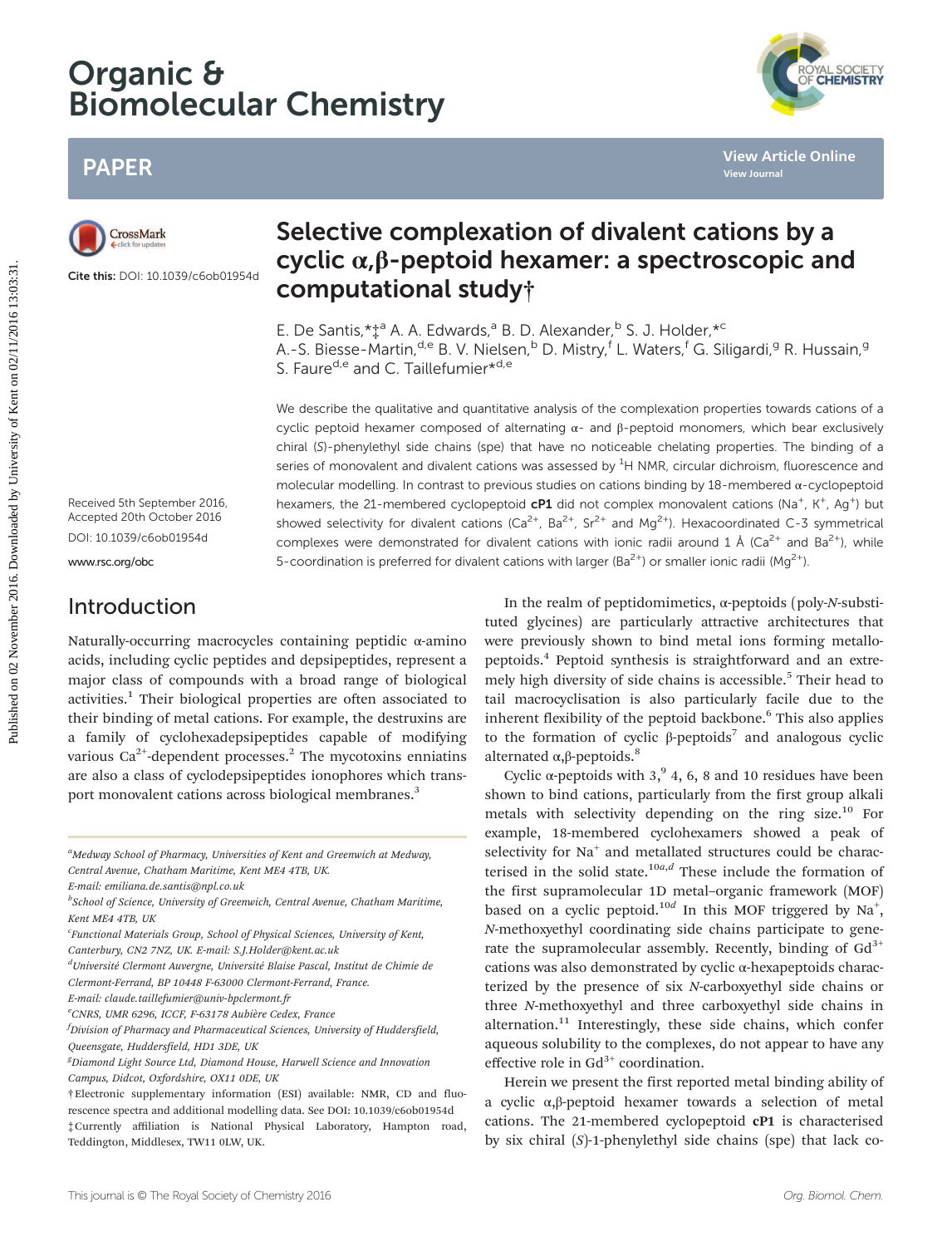

Fig. 1 Chemical structure of 21-membered cyclic α,β-peptoid cP1.

ordinating sites, so the binding was therefore envisaged via the backbone amides (Fig. 1).

#### Results and discussion

#### Synthesis

The cyclic  $\alpha$ , $\beta$ -peptoid **cP1** was synthesised by head to tail cyclisation of its linear precursor using a previously described methodology.<sup>8</sup>

Briefly, the linear precursor was composed of  $(S)$ -N- $(1$ phenylethyl)glycine and (S)-N-(1-phenylethyl)-β-alanine monomers in alternation and was synthesised by a solution-phase submonomer approach.<sup>12</sup> The C-terminal  $t$ Bu-capping group of the synthesised linear peptoid was cleaved using trifluoroacetic acid and subsequent HATU-mediated cyclisation led to cP1 in 64% yield (see ESI† for details).

#### Experimental design

Metal binding is a delicate equilibrium between host–guest, host–solvent and guest–solvent interactions. Binding occurs when the interaction between the host and guest overcomes all of the other competing interactions. Thus, the experimental design is essential for the correct evaluation and quantification of the binding event. In this study acetonitrile  $(CH<sub>3</sub>CN)$  was selected due to its low cation-coordinating properties.<sup>13</sup> CH<sub>3</sub>CN has also been extensively employed for conformational studies of α-, β- and α,β-peptoids. Cyclic α-peptoids have already shown the ability to bind monovalent cations in CD<sub>3</sub>CN by NMR.<sup>10a</sup> In addition, its transparency in the far and near regions of the UV spectrum makes it an ideal solvent for spectroscopic studies. Picrate salts were used for NMR analysis to facilitate the quantification of the salt concentration, which was calculated from the aromatic region of the spectrum (6–9 ppm). However, due to their limited UV transparency, picrates were not used for circular dichroism (CD) and fluorescence spectroscopies and perchlorates salts were used instead. The choice of the perchlorate counter ions was also supported by their ease of dissociation in  $CH<sub>3</sub>CN$ , which was expected to facilitate the cation-peptoid binding.<sup>13,14</sup> A range of metal ions with variable size, polarizability/charge and association constant  $(K_{\mathrm{a}})$  in CH<sub>3</sub>CN were selected (Table 1)

|  |  | Table 1 Metal ions investigated |
|--|--|---------------------------------|
|--|--|---------------------------------|

| Cation |    | Ionic radius <sup><i>a</i></sup> ( $\AA$ ) | Charge density<br>(charge $\AA^{-2}$ ) | $\log K_a{}^b$       |
|--------|----|--------------------------------------------|----------------------------------------|----------------------|
| $+1$   | Na | 1.02                                       | 0.076                                  | $0.91, 1.00^{15b}$   |
|        | Ag | 1.15                                       | 0.060                                  |                      |
|        | K  | 1.38                                       | 0.042                                  | $1.23, 1.52^{15b,c}$ |
| $+2$   | Mg | 0.72                                       | 0.307                                  | 2.26, $2.37^{15d}$   |
|        | Zn | 0.74                                       | 0.291                                  | $1.68^{15e}$         |
|        | Fe | 0.78                                       | 0.262                                  |                      |
|        | Ca | 1.00                                       | 0.159                                  | 2.44, $2.74^{15d}$   |
|        | Sr | 1.18                                       | 0.114                                  | $2.58^{15d}$         |
|        | Ba | 1.35                                       | 0.087                                  | $2.69^{15d}$         |
| $+3$   | Fe | 0.55                                       | 0.789                                  |                      |

<sup>*a*</sup> Ionic radius for coordination number VI.<sup>15*a*</sup> *b* log  $k_a$  values for M<sup>n+</sup> +  $nClO_4^- \rightarrow M^{n+} (ClO_4^-)_n$  in CH<sub>3</sub>CN.

to assess whether cyclic α,β-peptoid cP1 displayed any selective metal binding ability among the cations listed in Table 1.

#### Metal ion complexation

<sup>1</sup>H NMR. The complexity of the <sup>1</sup>H NMR spectra of **cP1** in different solvents (acetone-d<sub>6</sub>, CDCl<sub>3</sub> and CD<sub>3</sub>CN) revealed several conformations in equilibrium on the NMR time scale, giving us the opportunity to assess the binding of cations by simplification of the spectra. The binding interaction between cP1 and a series of metal ions was therefore investigated by  ${}^{1}$ H NMR in CD<sub>3</sub>CN. No spectral changes were observed upon addition of a molar excess of sodium or potassium picrates to cyclopeptoid cP1 (see ESI, Fig. S1†), indicating the absence of binding. Conversely, a significant overall simplification of the <sup>1</sup>H NMR spectra was observed upon addition of strontium or calcium picrates, and to a lesser extent with magnesium picrates (see ESI, Fig. S2†), indicating that metal binding occurred. Binding of divalent cations  $(Sr^{2+}, Ca^{2+}, Mg^{2+})$  and  $Ba^{2+}$ <sup>16</sup> was also observed when using perchlorate counterions, thus indicating that the counterion did not affect binding (Fig. 2).



Fig. 2 Binding of cP1 with perchlorate salts of divalent cations. Qualitative  ${}^{1}H$  NMR spectra of cP1 alone and in the presence of perchlorate salts at a molar ratio (metal/cP1) of 2.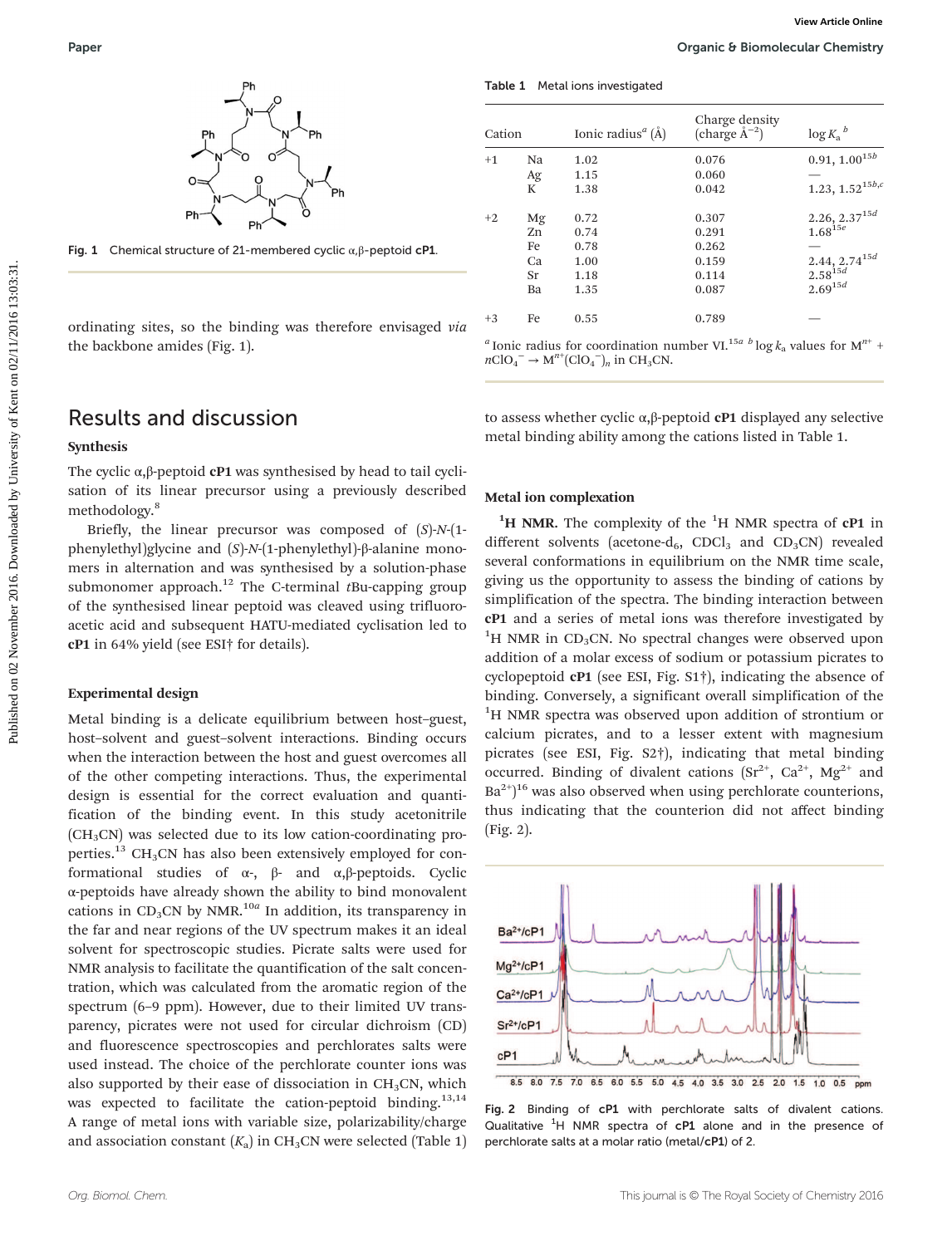The  ${}^{1}$ H NMR spectrum of cyclopeptoid **cP1** alone is characterised by a number of benzylic proton resonances between 5 and 6 ppm. This is indicative of the simultaneous presence of cis and trans amides along the backbone. According to literature, for pe side chains,  ${}^{1}$ H NMR resonances between 5.5 and 6 ppm are associated with benzylic protons on cis amides and those around 5 ppm are from benzylic protons on trans amides.<sup>17</sup> The average amide *cis/trans* ratio was estimated to  $75:25$  in CD<sub>3</sub>CN (Fig. 2, 3 and S2†). The addition of a molar excess of metal ion typically resulted in a decrease of the signal around 6 ppm thus indicating an increased population of all-trans conformers. At the saturation point, no further changes of the  ${}^{1}$ H NMR spectrum and the *cis/trans* ratio were observed. To confirm this, a step-wise titration of strontium perchlorate into **cP1** was performed in  $CD_3CN$  (Fig. 3 and S3 $\dagger$ ). A simplification of the  ${}^{1}$ H NMR spectrum was observed in the region between 5 and 6 ppm. Specifically, increasing the molar ratio ( $Sr^{2+}/cP1$ ) from 0 to 3 determined a stepwise decrease of the peak around 5.8 ppm with a corresponding increase in the signal around 5 ppm (Fig. 3). This suggested that once the metal complex was formed, the cyclopeptoid cP1 adopted an all-trans conformation. A plot integration of peaks around 5.8 ppm versus the molar ratio clearly indicated that no further changes in the  ${}^{1}$ H NMR spectrum were observed after a 1:1 stoichiometry was reached. The <sup>1</sup>H NMR spectrum of the  $\text{Sr}^{2+}/$ cP1 complex showed a single set of signals for each  $α$ - and β-monomer which therefore was indicative of a discrete conformation with a 3-fold rotational symmetry. NMR temperature studies and 2D experiments enabled full proton assignment of the metal complex (Fig. S4 and Table S1†). Notably, the <sup>1</sup>H NMR spectrum for the Ca<sup>2+</sup>/cP1 complex is very similar to that of the  $Sr^{2+}/\mathbb{C}P1$  complex thus also indicative of a 3-fold symmetry (Fig. 2). In contrast the spectra for the  $Ba^{2+}/cP1$  and  $Mg^{2+}/cP1$  complexes, whilst simpler than that of the peptoid cP1 alone, are distinct from those of  $Sr^{2+}/cP1$  and  $Ca^{2+}/cP1$ complexes. For all of the metal complexes the cis to trans

conversion was complete upon addition of an excess of metal. A cis to trans isomerisation was previously observed in cyclic α-peptoid binding cations.10a,18

Circular dichroism. Circular dichroism (CD) was undertaken to further probe and quantify the binding interaction using either electronic CD (ECD) on a benchtop instrument or synchrotron radiation CD (SRCD). CD is an invaluable technique for the characterisation of binding<sup>19</sup> due to its sensitivity to subtle conformational changes in the far (160–250 nm) and near (260–340 nm) UV regions, corresponding to electronic transitions of amide and aromatic chromophores, respectively.<sup>20</sup> Changes in the CD spectrum of cyclopeptoid cP1 resulting from metal binding can be used for its quantification. To exclude the self-assembly of cyclopeptoid  $cP1$  (*i.e.* host-host interactions) a preliminary concentration study of cP1 was undertaken (Fig. S5†). In the concentration range between 1 and 500 µM the CD spectra were largely similar, thus excluding intermolecular host–host interactions. The CD spectra upon addition of the metal were therefore indicative of an interaction between the cyclopeptoid cP1 and the metal.

The CD spectrum of cP1 is characterised by two negative maxima at 203 and 222 nm (Fig. 4). Similar CD spectra observed for  $\alpha$ -peptoids in CH<sub>3</sub>CN have been assigned to helical conformations. $^{21}$  However, due to the cyclic nature of the  $\alpha$ , $\beta$ -peptoid **cP1**, a helical conformation is unlikely and the spectrum may instead arise from a twisted-like conformation. Based on these observations and the complexity of the <sup>1</sup>H NMR spectra at room temperature, the CD spectrum of cylopeptoid cP1 is likely to indicate the presence of multiple conformers rather than one dominant species and the  $[\theta]_{203 \text{ nm}}$  of 268 × 10<sup>3</sup> is therefore taken to be indicative of this. In this case, this dynamic behaviour may be due to the intrinsic flexibility of the backbone derived from the presence of β-residues and the cis/trans isomerism of tertiary amides.

Consistently with  ${}^{1}H$  NMR data, no binding was observed with sodium and potassium cations as indicated by the lack of



100 0] (10<sup>3</sup>, deg cm<sup>2</sup> dmol<sup>-1</sup>) **SHOPPIN** 0  $-100$  $cP1$  $-200$  $Sr<sup>2+/c</sup>P1$  $Ca<sup>2+</sup>/cP1$  $-300$  $Ba<sup>2+</sup>/cP1$  $Mg^{2+}/cP1$  $-400$  $Fe<sup>3+/c</sup>P1$  $-500$ 190 200 210 220 230 240 250 260 Wavelength (nm)

**Fig. 3** Quantitative titration by <sup>1</sup>H NMR of cP1 with Sr(ClO<sub>4</sub>)<sub>2</sub> at the molar ratio indicated (left) and a plot of the area under the peaks at ca. 5.8 ppm against the molar ratio (right). All  $^{1}$ H NMR spectra were recorded in  $CD_3CN$  at 20 °C and using a peptoid concentration of 8 mM.

Fig. 4 CD spectra of cP1 alone and in the presence of perchlorate salts at a molar ratio of 10. All CD spectra were recorded in CH<sub>3</sub>CN at 20 °C using a peptoid concentration of 7.5 µM and a 0.4 cm pathlength cell for  $Ca(CIO<sub>4</sub>)<sub>2</sub>$ , Mg(ClO<sub>4</sub>)<sub>2</sub> and Ba(ClO<sub>4</sub>)<sub>2</sub> and a peptoid concentration of 15 µM using a 1 cm pathlength cell for  $Sr(CIO<sub>4</sub>)<sub>2</sub>$  and  $Fe(CIO<sub>4</sub>)<sub>3</sub>$ .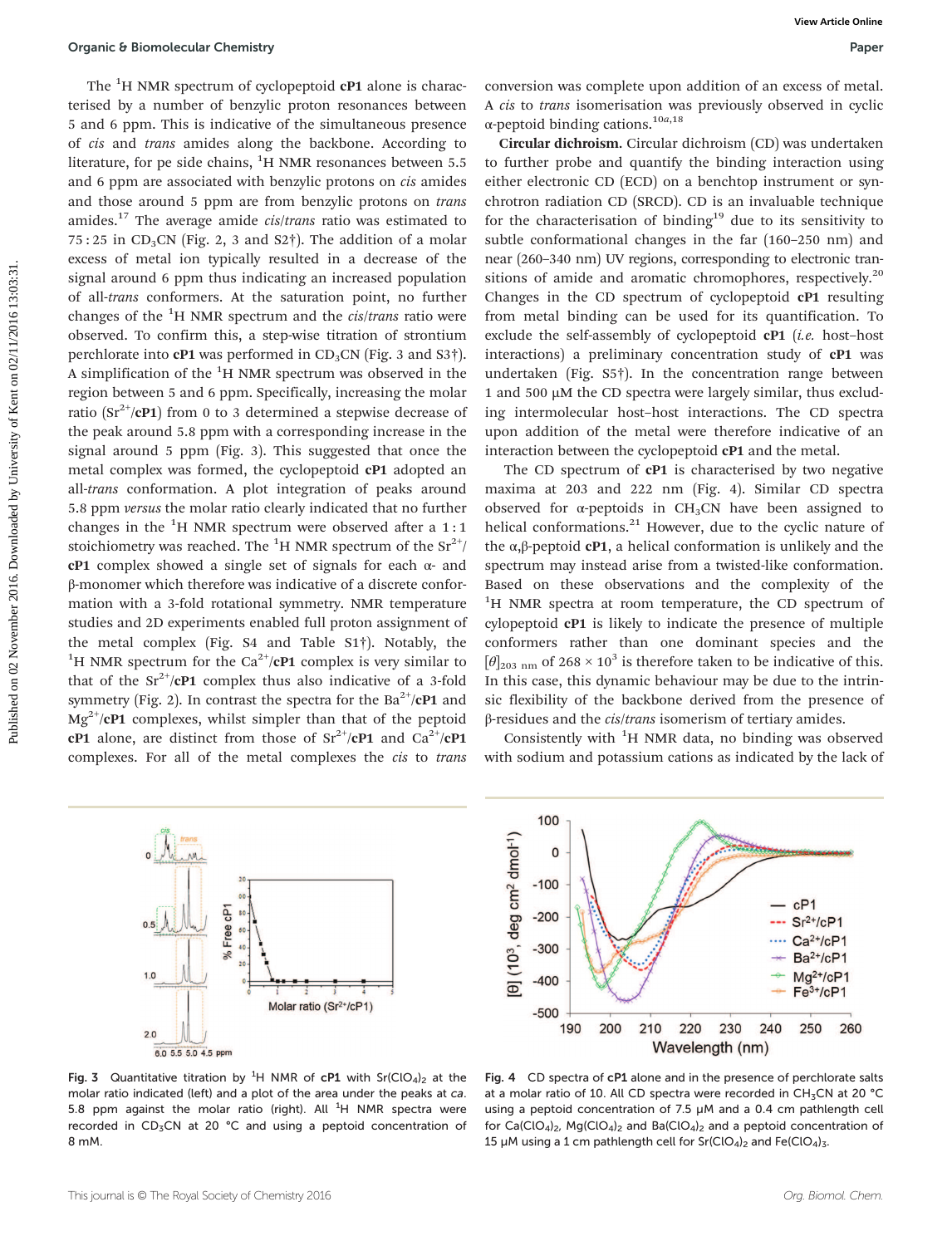spectral changes in the far UV CD, which was also reported for silver, zinc and iron( $\pi$ ) (Fig. S6†). This was further confirmed for sodium and zinc by quantitative CD titrations in the far UV region (Fig. S7†). CD in the near UV and fluorescence spectroscopy also showed no significant spectral changes upon addition of sodium perchlorate to cP1 (Fig. S8†). In contrast, a significant change to the spectral features in the far UV was observed upon addition of perchlorate salts of Ba<sup>2+</sup>, Ca<sup>2+</sup>, Fe<sup>3+</sup>,  $Mg^{2+}$  and  $Sr^{2+}$  thus indicating metal complex formation (Fig. 4, S8 and S9†). Spectroscopic studies by fluorescence and in the near UV by CD showed significant changes upon addition of magnesium perchlorate to cP1 further supporting the metal binding (Fig. S8†).

Nearly identical spectral features were observed for cylopeptoid **cP1** in the presence of  $Ca^{2+}$  or  $Sr^{2+}$ . The CD spectra of these metal complexes were characterised by one negative maximum around 208 nm which was red shifted in comparison to the free cylopeptoid cP1. The CD spectrum in the presence of Ba<sup>2+</sup> has two maxima (negative *circa* 204 nm, positive circa 227 nm). The CD spectrum of the  $Ba^{2+}$  complex has greater  $[\theta]$  and the negative maximum is only marginally red shifted relative to **cP1** and the corresponding  $Ca^{2+}/Sr^{2+}$  complexes. The  $Mg^{2+}/cP1$  complex was characterised by a negative maximum at 198 nm and a positive maximum centred at 222 nm with a component at 216 nm. The CD spectrum in the presence of  $Fe<sup>3+</sup>$  has two negative maxima (circa 197 nm and *circa* 210 nm) and shows similarity to the  $Mg^{2+}$ profile based on the blue shift of the negative maxima relative to cP1.

The similarity in appearance of the  $Sr^{2+}/cP1$  and  $Ca^{2+}/cP1$ CD spectra agrees well with the similarity of their  ${}^{1}H$  NMR spectra. The differences between the CD spectra of these two metal complexes and those with barium and magnesium were also reflected in their  ${}^{1}$ H NMR spectra suggesting distinct conformational differences. Notably, all metal complexes were found to have increased  $[\theta]$  relative to **cP1** alone which was also consistent with the  ${}^{1}$ H NMR observation of a conformational shift to population of all-trans isomers i.e. increased ordering of the conformational preference of cP1.

Modelling of metal complexes. In an attempt to understand the possible conformational models for the metal complexes, the semi-empirical modelling method PM6 was utilised as part of MOPAC. In agreement with the  ${}^{1}H$  NMR data, all metal complexes were modelled in the all-trans forms. Preliminary conformations were assessed following MM2 minimisations in the gas phase before optimisation at the PM6 level in the gas phase. The chosen structures were then optimised by PM6 in acetonitrile using the COSMO solvation model intrinsic to MOPAC. Initial models were constructed from the all-trans form of the cyclopeptoid cP1 by placing the appropriate metal ion at various positions about and in the ring structure followed by minimisation using MM2 and then PM6. The relative stability of the conformations, as judged from heats of formation, for all complexes was principally dependent upon (i) the number of carbonyls binding to the metal cation, (ii) the arrangement of the carbonyls about the metal cation

and (iii) the orientations of the ethylphenyl substituents about the ring in that order. A full discussion of all conformations of all ion complexes is beyond the scope of this paper thus  $Sr^{2+}/$ cP1 will be used as an exemplar in the following discussion (Fig. S20 and S21†). Structural optimisation in the gas phase gave 4 co-ordinate (4 C=Os ligating  $Sr^{2+}$ ) and 6 co-ordinate species (6 C=Os ligating  $Sr^{2+}$ ) with the 4 co-ordinate systems possessing consistently higher heats of formation  $(\Delta H_f \sim 275 \text{ kJ} \text{ mol})$  than the 6 coordinate. At least two distinct co-ordination patterns involving 6 carbonyl co-ordination were observed, one with  $\Delta H_f$  values *circa* 220 kJ mol<sup>-1</sup> involving two  $C = Os$  binding from above and four  $C = Os$  binding from below the  $Sr^{2+}$  cation, relative to the plane of the ring. In contrast, the conformers approaching C3 symmetric arrangement of C=Os about the  $Sr^{2+}$  (3 above and 3 below the plane of the ring) gave significantly lower  $\Delta H_f$  values, from ~212 kJ mol<sup>-1</sup> down to ~192 kJ mol<sup>-1</sup>. Since  $C_3$  symmetry was confirmed by <sup>1</sup>H NMR system with the lowest  $\Delta H_f$  was chosen to investigate the arrangement of ethylphenyl groups about the ring. Since the ethylphenyl groups displayed full unhindered rotation about the N–C bond this was an extensive conformational space. To facilitate the search a simple system of varying the arrangements of the ethylphenyl groups about the ring was adopted; in essence systematically changing the C–N–C–C dihedral angles to facilitate various conformational starting structures based upon the relative orientation of the phenyl group 'above' (up or u) or 'below' (down or d) the plane of the ring relative to the other groups. This analysis revealed a relatively flat potential energy surface about these conformers (Fig. S21†) with minimum energy conformers possessing  $\Delta H_f$  values from ~180 to ~196 kJ mol<sup>-1</sup>. However the conformations starting from the alternating ethylphenyl (ududud) starting point all gave lower heats of formation than any of the other arrangements. Two minimum energy conformers possessed  $C_3$  symmetry, one with  $\Delta H_f = 184.6$  kJ mol<sup>-1</sup> and one with  $\Delta H_f$  = 180.1 kJ mol<sup>-1</sup>. The geometries of these two conformers were then optimised using PM6 with the COSMO solvation model inherent in MOPAC. The former conformer did not give a vibrational spectrum without negative frequencies. The latter conformer with further optimisation gave rise to a  $Sr^{2+}/cP1$  complex with three-fold symmetry  $(C_3)$  about the cyclic axis (Fig. 5 and S10†) with a vibrational spectrum free of negative frequencies. A similar procedure was adopted for the  $Ba^{2+}$  complex giving a  $Ba^{2+}/cP1$  complex with three-fold symmetry  $(C_3)$  about the cyclic axis. This is in excellent agreement with the NMR spectra (Fig. 2). The average metal–O bond lengths were 2.49 (SD =  $\pm 0.05$ ) Å for Sr-O and 2.35 (SD =  $\pm 0.04$ ) Å for Ba–O.

In contrast, the lowest energy conformers for both  $Mg^{2+}/cP1$ and  $\text{Fe}^{3+}/\text{cP1}$  complexes involved only 5 of the 6 carbonyls coordinating to the metal centre. For these complexes the average metal–O bond lengths for the 5 bonding carbonyls were 1.98 (SD =  $\pm 0.03$ ) Å for Mg<sup>2+</sup>/cP1 and 1.91 (SD =  $\pm 0.06$ ) Å for Fe<sup>3+</sup>/cP1 (Fig. 5 and S11a, c†). Consequently, these complexes possessed no symmetry beyond their identity; again, this is in accordance with the results from the  ${}^{1}$ H NMR for the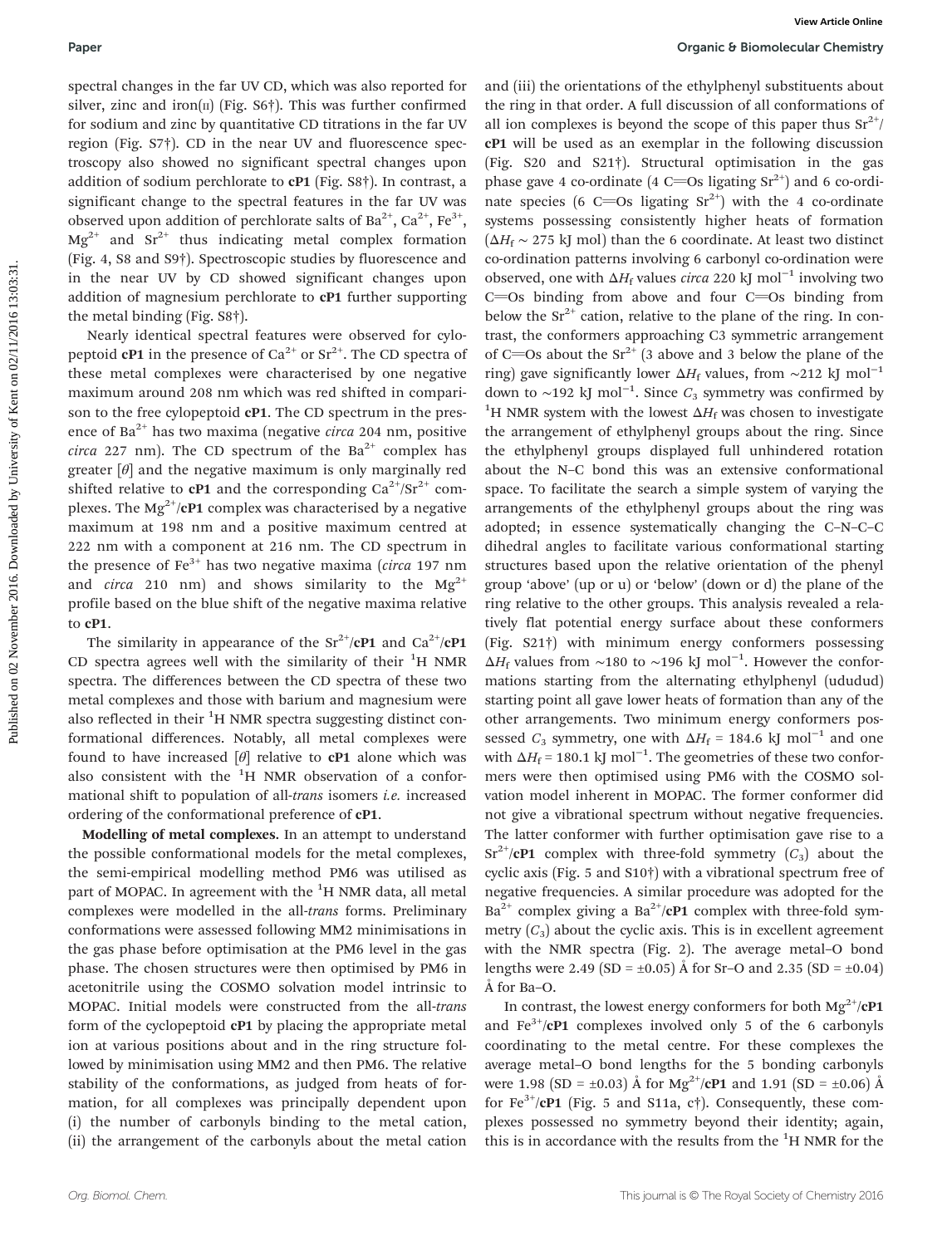

Fig. 5 Minimum energy conformations for metal complexes predicted by PM6 (COSMO) calculations. Hydrogens are omitted for clarity. The  $Ca^{2+}/c$ P1 complex is nearly identical to the Sr<sup>2+</sup>/cP1 complex (see ESI<sup>†</sup>).

 $Mg^{2+}/cP1$  complex (Fig. 2). Replacing the  $Mg^{2+}$  and Fe<sup>3+</sup> ions in the sites of the Ca<sup>2+</sup> or Sr<sup>2+</sup> ions of the  $C_3$  symmetrical complexes and optimising the geometry led to stable symmetrical  $C_3$  complexes of these metals (Fig. S11b and d†) but their energies were significantly higher (Table S2†) than those illustrated in Fig. 5. Similarly transposing the  $Ca^{2+}/cP1$ and  $Sr^{2+}/cP1$  complexes into those with  $Mg^{2+}$  or  $Fe^{3+}$  led to rearrangement of the cyclic peptoid cP1 to facilitate 6 coordinate carbonyl binding once again. It is uncertain as to whether the metal complexes with  $Mg^{2+}$  and Fe<sup>3+</sup> shown in Fig. 5 are absolutely the lowest energy conformers due to the range of conformational possibilities available to these complexes however they are significantly lower in energy than any 6 coordinate species found.

The  $Ba^{2+}/cP1$  complex also showed 5 coordinate carbonyl binding but unusually the cation itself was displaced from the plane of the peptoid resulting in close contacts with three of the phenyl groups (Fig. 5 and S12†). Thus average metal–O bond lengths for 3 of the bonding carbonyls were  $2.76$  (SD =  $\pm 0.03$ ) Å and for the other two = 2.56 (SD =  $\pm 0.01$ ), with the average C–Ba distance for the three coordinating phenyls being 2.74 (SD =  $\pm$ 0.12) Å. Again, this lack of symmetry was mirrored in the  ${}^{1}H$  NMR and support for the phenyl coordination comes from the appearance of an upfield shifted aromatic resonance at 6.51 ppm.

Overall, the semi-empirical modelling largely agrees with the CD spectra in that the spectra for  $Ca^{2+}/cP1$  and  $Sr^{2+}/cP1$ complexes are virtually identical in line with identical predicted conformations. The maxima for the complexes of  $Ba^{2+}$ ,  $Mg^{2+}$  and Fe<sup>3+</sup> are distinct from those of Ca<sup>2+</sup> and Sr<sup>2+</sup>. However, whereas the negative maxima occur at similar positions for Mg<sup>2+</sup>/cP1 and Fe<sup>3+</sup>/cP1 (*circa* 197 nm) that of the Ba<sup>2+</sup>/ cP1 complex is unique (circa 204 nm) which is in line with the distinct conformation predicted by modelling. Interestingly the CD spectrum of the Fe<sup>3+</sup>/cP1 complex appears to consist of at least one more distinct peak at circa 210 nm; one possibility for this is that this peak arises from a certain proportion of the complexes in solution adopting the higher energy 6-coordinate

 $C_3$  symmetry in equilibrium with the predominately 5-coordinate species.

#### Quantification of binding

Given the conformational changes observed for cylopeptoid cP1 upon binding and the sensitivity of CD to subtle conformational changes, a stepwise titration of  $Sr(ClO<sub>4</sub>)<sub>2</sub>$  into cylopeptoid cP1 was performed to give further insight into the binding event (Fig. 6A). The titration showed a gradual increase of the intensity of the CD spectrum for cP1 together with a red shift by 5 nm of the negative maxima around 205 nm and the inversion of the sign for the maximum around 230 nm. An isodichroic point was also observed at 218 nm suggesting a conformational change between two (or more) different conformational states. The differential CD (ΔCD) signal was obtained by subtracting the CD spectrum of **cP1** and that of  $Sr^{2+}$  from that of the  $Sr^{2+}/cP1$  metal complex for the different molar ratios (Fig. S13†). Using the CD data, a plot of the  $\triangle$ Absorbance ( $\triangle$ A, where  $\triangle$ A =  $\triangle$ CD/32 980) at 230 nm as a function of the  $Sr^{2+}$  concentration yielded a dissociation constant  $(K_d)$  of 11.9  $\pm$  0.5 µM when fitted to the Hill equation  $(R^2 = 0.99)$  (Fig. 6B).<sup>22</sup> It is of note that the value of the  $K_d$  was independent of the wavelength selected and the maximum at 231 nm was chosen due to the absence of any significant wavelength shift. The  $K_d$  was of the same order of magnitude as that previously reported for an α-peptoid hexamer with benzyloxyethyl (be) side chains which was shown to bind monovalent cations by quantitative  ${}^{1}$ H NMR.<sup>10a</sup> This similarity indicated that the  $\alpha$ , $\beta$ -peptoid backbone retained the ability to bind metal ions in the presence of the



Fig. 6 Quantitative titration of cP1 with  $Sr(CIO<sub>4</sub>)<sub>2</sub>$  and  $Mg(CIO<sub>4</sub>)<sub>2</sub>$ . (A) SRCD spectra of  $cP1$  and  $Sr^{2+}/cP1$  complexes at the molar ratio indicated. (B) Plot of  $\triangle$ Absorbance as a function of the Sr<sup>2+</sup> concentration and Sr<sup>2+</sup>/cP1 molar ratio fitted to the Hill equation ( $R^2 = 0.99$ ). All spectra were recorded in CH<sub>3</sub>CN at 20 °C with a cP1 concentration of 15 µM using a 1 cm pathlength cell. (C) ITC binding isotherm of Mg  $(CIO<sub>4</sub>)<sub>2</sub>$  titrated into cP1 (107 µM) in CH<sub>3</sub>CN at 20 °C. Differential power signal measured for each injection during the experiment (top) and integrated peak areas corresponding to the measured heat absorbed per injection and the theoretical fit to a one binding site model (bottom).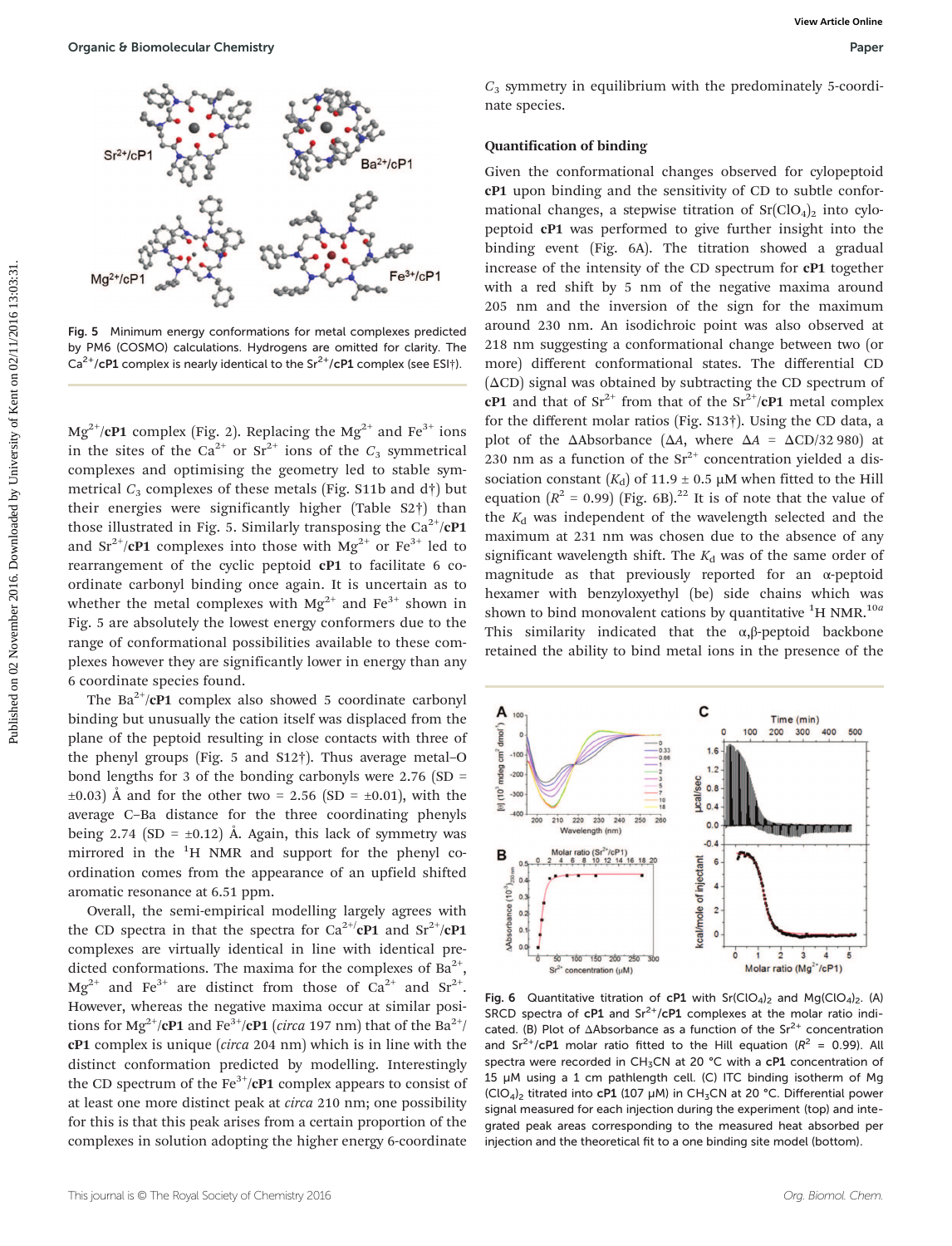Table 2 Binding affinity expressed as dissociation constant  $(K_d)$  and stoichiometry by CD

| $K_{\rm d}$ ( $\mu$ M) | Stoichiometry $(Mt^{n+}/cP1)$ |               |
|------------------------|-------------------------------|---------------|
|                        | $>210$ nm                     | $\leq$ 210 nm |
| $11.9 \pm 0.5$         | 1.6                           | 1.6           |
| $12 \pm 0.2$           | 1.5                           | 1.5           |
| $8.2 \pm 0.3$          | 1.1                           | 1.04          |
| $12.7 \pm 8.6$         | 1.1                           | 1.2           |
| $1.2 \pm 0.9$          |                               | 1.5           |
|                        |                               |               |

more flexible β-residues and different side chains, albeit with a different cation selectivity. No binding to the monovalent cations investigated was observed for cP1.

A Yoe–Jones  $plot^{23}$  where the differential molar ellipticity at the positive and negative maxima was plotted versus the molar ratio ( $Sr^{2+}/CP1$ ) gave a stoichiometric point of 1.6 as indicated by the projection of the inflection point on the  $x$ -axis (Fig. S13†). This was not consistent with the stoichiometry obtained by  ${}^{1}H$  NMR and may be rationalised on the basis of the higher sensitivity of CD to subtle conformational changes. Specifically,  ${}^{1}$ H NMR indicated changes to the *cis/trans* isomerisation up to a  $\text{Sr}^{2+}/\text{cP1}$  molar ratio of 1 indicating a 1:1 stoichiometry. Any further structural rigidification, which does not alter the cis/trans ratio or does not modify significantly the ring conformation would not be detected by  ${}^{1}$ H NMR. By contrast, these would be detected by CD (as an increased signal intensity) and may give rise to the higher stoichiometry observed in comparison to <sup>1</sup>H NMR.

Interestingly, when looking at the intensity and wavelength position of the negative maximum at 207, whilst the intensity increases up to a molar ratio of 2, a significant wavelength shift only occurs up to a molar ratio of 1 (Fig. 6A and S14†). Based on these observations and supported by the PM6 calculation showing the 1 : 1 complex as the most favourable, it is reasonable to assume that the complex is characterised by a 1 : 1 stoichiometry and any further change in intensity of the CD signal is likely to result from further structural rigidification and an increased population of metal complexes. A similar trend was also observed for the other metal complexes (Fig. S14†) for which similar binding affinity was observed between each metal and cP1 (Table 2 and Fig. S15–S18†).

The Mg<sup>2+</sup>/cP1 complex gave a  $K_d$  of 12  $\pm$  0.2 µM by CD and this was largely comparable with that calculated by isothermal titration calorimetry (ITC),<sup>24</sup> which yielded a  $K_d$  of the same order of magnitude  $(2.3 \mu M)$  (Fig. 6C). ITC also showed that the binding event was endothermic, as indicated by the positive values for the heat exchange and the enthalpy value  $(\Delta H_{\text{cal}})$  of 6902 cal mol<sup>-1</sup> with an entropic contribution ( $\Delta S_{\text{cal}}$ ) of 49.2 cal mol−<sup>1</sup> . Using ITC, the projection of the mid-point of the titration curve on the  $x$  axis provided the stoichiometry of the binding which was found to be close to  $1:1$  (metal/ peptoid) suggesting an approximately equimolecular interaction. This stoichiometry was consistent with that deduced by

CD and with the PM6 calculations for the Mg<sup>2+</sup>/cP1 complex. Unfortunately, quantitative studies by  ${}^{1}H$  NMR were hampered by the significant signal overlap (Fig. S19†).

#### Binding selectivity

Based on size, there appears to be no correlation in the selectivity of cP1 for divalent over monovalent cations, for example the ionic radius of  $Na<sup>+</sup>$  (not complexed by cP1), is very close to that of  $Ca^{2+}$  (1.02 and 1.00 Å, respectively). However, selectivity observed for divalent cations, seems to be at least in part correlated with their greater charge density (Table 1). Amide groups, especially the non-hydrogen-bonded carbonyl groups of peptoid amides, represent polar coordination sites with enhanced divalent ion sensitivity by comparison to peptides and proteins. $25$  Our results agree well with the observations of Tinès et al. on the selectivity of tetralactam systems for alkaline-earth over alkaline cations.<sup>26</sup> Wipff et al., by working on calix[4]arene amide systems have also observed that complexation of cations is strongly dependent on the nature of the amide groups (primary, secondary and tertiary), with the complexes involving tertiary amides being the most stable.<sup>27</sup> Consistent with our results, the higher  $Sr^{2+}/Na^{+}$  and  $Ca^{2+}/Na^{+}$  selectivities (ca. 500 and 125, respectively) were measured from calix[4]arene with tertiary amide-based pendant groups. A comparison can also be made between the symmetrical binding mode of  $Sr^{2+}/cP1$  and  $Ca^{2+}/cP1$  and the  $S_6$ -symmetry Sr<sup>2+</sup> complex identified in the solid state for a cyclic  $\alpha$ -hexapeptoid bearing be side chains.<sup>10a</sup> It is of note that in this case the coordinating be side chains assume a pseudo equatorial orientation and do not intervene in the binding. Affinity of cyclic α-hexapeptoids (18-membered rings) for alkali metals has also been described, with a peak of selectivity for Na<sup>+</sup>. However, a direct comparison with our results is not fully relevant since the host cyclopeptoids studied carry chelating side chains that were shown to participate in the binding.<sup>10d</sup>

With regard to the divalent cations, between each other the charge density is not the only criterion to be considered, as their difference in size also plays a significant role in their binding selectivity. The divalent cations with the smallest ionic radii  $(Mg^{2+}, Zn^{2+}$  and  $Fe^{2+})$  bind to **cP1** only if the associated charge density is very high. Thus, the hard  $Mg^{2+}$  cation binds to **cP1** whereas the  $\text{Zn}^{2+}$  and Fe<sup>2+</sup> cations having slightly lower charge density do not bind (Table 1). For the other divalent cations tested  $(Ca^{2+}, Sr^{2+}$  and  $Ba^{2+}$ ), even though their charge density is lower, they have ionic radii  $\geq 1$  Å, thus are more adapted to the cavity size, which facilitate their complexation to cP1. Size of the cations also appears to influence the final conformation of the complexes  $i.e.$  when the cation radius is too large or too small the binding is 5 coordinate and 6 coordinate only obtainable for a specific range of ionic radii. Despite these observations, the case for the role of the ionic radius and charge density in predicting binding is not clear cut. It would appear that a number of factors involving size, charge density, enthalpy and entropy play a part for all of the species involved, namely the cation, anion, acetonitrile and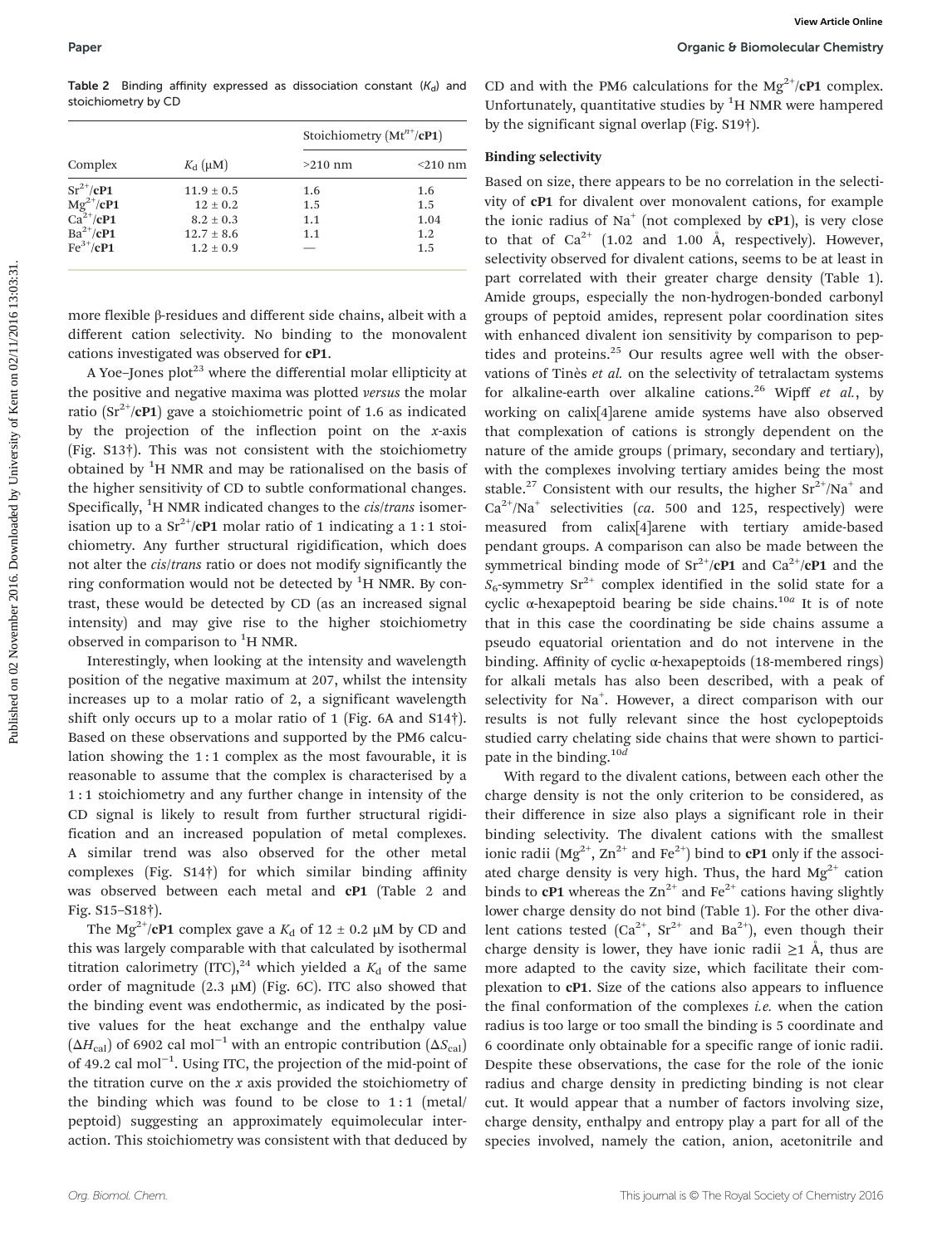

Fig. 7 The average  $K_a$  for  $M^{n+}$  +  $nClO_4^ \rightarrow$   $M^{n+}(ClO_4^-)_n$  in  $CH_3CN$  for the metal cations illustrating binding and non-binding regimes.

peptoid. Surprisingly a clear correlation between the occurrence of binding is observed with the association constants of the metal perchlorates in acetonitrile (Table 1, Fig. 7). The metal perchlorates with low association constants in acetonitrile ( $log K_a < circa$  2) are not bound whereas all of the salts possesing  $K_a$  values roughly an order of magnitude larger were observed to bind.

The  $K_a$  values of the salts in acetonitrile can be taken as an indication of the free energy change in solvating the ions. A high dissociation (low association) is a reflection of the affinity of the salts for acetonitrile. The low dissociation constants (high association) indicate a lower free energy change upon solvation *i.e.* the solvation energy for the non-binding salts is higher than that of the binding salts. Thus, there is a larger thermodynamic penalty being paid by taking the non-binding salts out of acetonitrile into the macrocyclic complex and consequently the overall free energy change is positive. Since the binding salts are highly associated in acetonitrile it can be taken that the free energy penalty in removing them from the coordination/solvation sphere of acetonitrile is lower and a negative free energy results from this process. This is by no means a conclusive correlation or interpretation of binding selectivity but the correlation between  $K_a$  and binding is striking.

### Conclusion

We have shown for the first time clear evidence of the selective complexation of divalent over monovalent cations by a 21-membered cyclopeptoid hexamer composed of α- and β-monomers in alternation. This selectivity is different to that generally observed with α-cyclopeptoid hexamers (18-membered rings) which have mainly shown selectivity for monovalent cations. Besides NMR analyses, a detailed analysis of cation binding was undertaken by CD, an invaluable technique to assess subtle conformational changes. From detailed discussion of the combined spectroscopic data, in conjunction with modelling, it is clear that a holistic approach is needed to deduce the reasons for the unique binding behaviour of this cyclic peptoid. Application of this work in a hydrophobic environment could be envisaged e.g. to support selective ion transport in membranes. Alternatively modifications of the side chains could be explored to ascertain if aqueous solubility can be achieved whilst maintaining complexation ability which would allow a wider range of biological applications to be considered.

### **Experimental**

#### Synthesis and characterisation

 $CH_2Cl_2$  was distilled under N<sub>2</sub> from CaH<sub>2</sub> and stored over 4 Å molecular sieves. MeOH was distilled under  $N_2$  from CaH<sub>2</sub> and stored over 4 Å molecular sieves. EtOAc,  $CH_2Cl_2$ , cyclohexane, and MeOH for column chromatography were distilled before use. DMF and  ${}^{i}Pr_{2}NEt$  were dried over 4 Å molecular sieves. All other solvents and chemicals obtained from commercial sources were used as received. Melting points were determined on a Reichert microscope apparatus and are uncorrected. Specific rotations were measured on a Jasco DIP-370 polarimeter using a 10 cm cell. IR spectra were recorded on a Shimadzu FTIR-8400S spectrometer equipped with a Pike Technologies MIRacle™ ATR and  $\nu$  are expressed in cm<sup>-1</sup>. NMR spectra were recorded on a Bruker AC-400 spectrometer or a Bruker AC-500 spectrometer. Chemical shifts are referenced to the residual solvent peak and J values are given in Hz. The following multiplicity abbreviations are used: (s) singlet, (d) doublet, (t) triplet, (q) quartet, (m) multiplet, and (br) broad. Where applicable, assignments were based on COSY, HMBC, HSQC and J-mod-experiments. Flash chromatography was performed with Merck silica gel 60, 40–63 μm. HRMS were recorded on a Micromass Q-Tof Micro (3000 V) apparatus. HPLC analysis was performed on a Waters 590 instrument equipped with an Acclaim® 120 column (C18, 5 µm, 120 Å,  $4.6 \times 250$  mm) and a Waters 484 UV detector.

#### Synthesis of cyclic  $\alpha$ , β-peptoid cP1

To a solution of the linear  $\alpha$ , β-hexapeptoid<sup>12</sup> (427 mg, 0.40 mmol, 1.0 equiv.) in  $CH_2Cl_2$  (0.10 M) at rt under Ar was added TFA (1 mL per 1 mL  $CH_2Cl_2$ ) and the resulting mixture was stirred for 2 h at rt. The solvents were evaporated under reduced pressure and the residue was dried in vacuo, yielding the crude termini deprotected peptoid. To a solution of the crude peptoid (5.0 mM) in CH<sub>2</sub>Cl<sub>2</sub>/DMF (4:1) at 0 °C under Ar, enough  ${}^{\mathrm{i}}\text{Pr}_{2}\text{NEt}$  (approx. 5.0 equiv.) was added to turn the mixture slightly basic. HATU (0.48 mmol, 1.2 equiv.) was added and the resulting mixture was stirred for 3 d at rt. The solvents were evaporated under reduced pressure and the residue was taken up in EtOAc (approx. 1/4 of the volume used for cyclization). The organic layer was washed with an equal amount of water and the aqueous layer was extracted with EtOAc (×1). The combined organic layers were dried over MgSO4, filtered and concentrated under reduced pressure. Flash column chromatography in EtOAc until the impurities had passed followed by change to EtOAc/MeOH 97 : 3 yielded cyclic peptoid cP1 (258 mg, 64%) as a colorless solid:  $R_{\rm f}$  (EtOAc/MeOH 97:3) = 0.85; mp = 131-133 °C; [ $\alpha$ ] $_{\rm D}^{\rm 21}$  = -156.2 (c 0.74, CHCl<sub>3</sub>); <sup>1</sup>H NMR (400 MHz, acetone- $d_6$ ):  $\delta$  7.84-6.70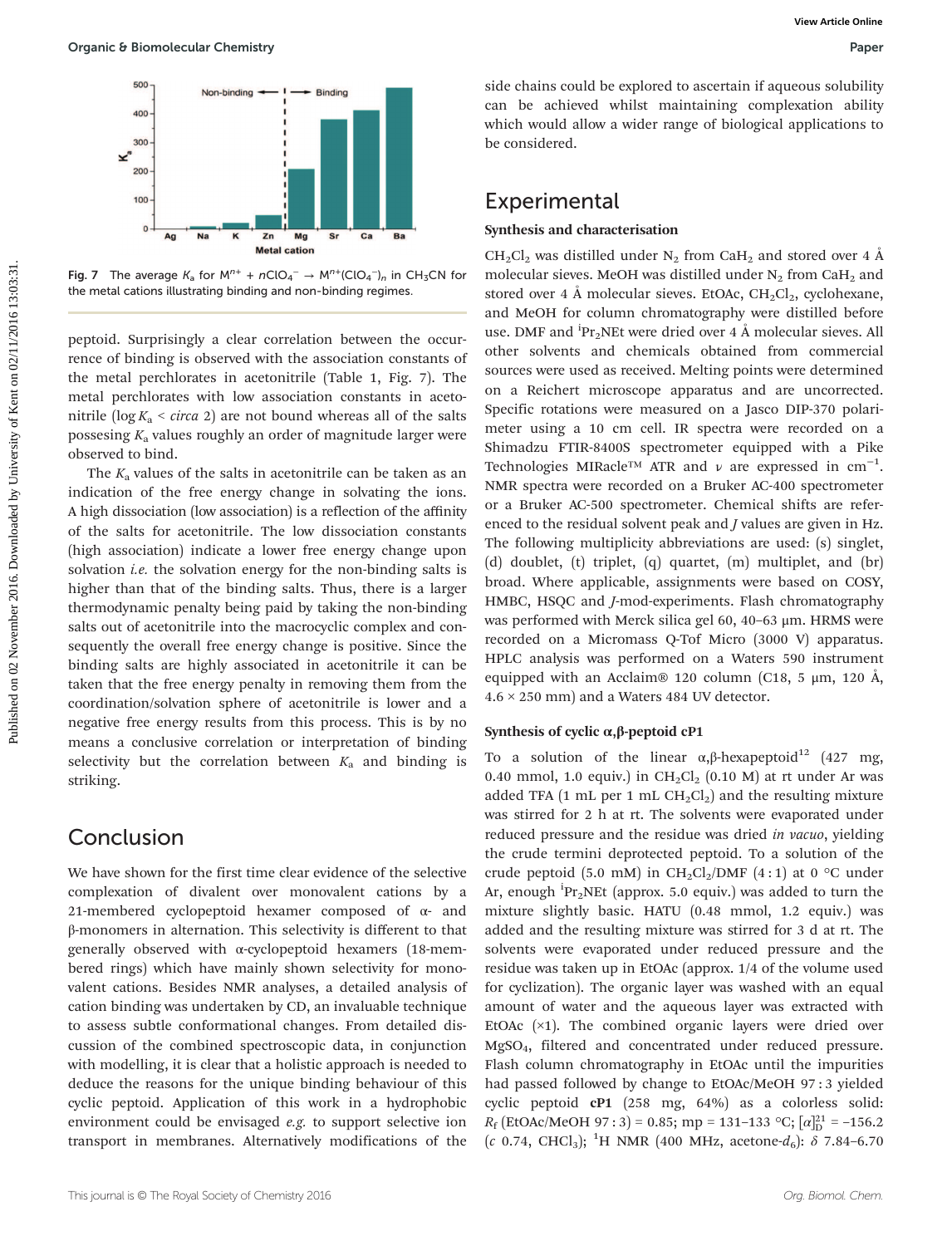(30H, m, PhH),  $6.08-5.60$  (4.85H, m, NCHCH<sub>3</sub>),  $5.50-5.42$  $(0.10H, m, NCHCH<sub>3</sub>), 5.24-4.93 (1.05H, m, NCHCH<sub>3</sub>),$ 4.56–3.56 (6H, m, 3  $\times$  NCH<sub>2</sub>C=O), 3.52–2.14 (12H, m,  $3 \times NCH_2CH_2C = 0$  and  $3 \times NCH_2CH_2C = 0$ , 1.70–1.34 (18H, m, 6 × NCHCH<sub>3</sub>); <sup>13</sup>C NMR (100 MHz, acetone- $d_6$ ):  $\delta$  173.4, 173.2, 173.2, 173.0, 172.9, 172.7, 172.7, 172.4, 172.1, 171.3, 171.2, 170.3, 169.8, 169.7, 169.5, 169.2 (6C,  $6 \times C = 0$ ), 144.0, 143.4, 143.2, 143.0, 142.9, 142.1, 141.8, 141.4, 141.1 (6C, Ph), 130.6, 130.5, 130.3, 130.2, 130.1, 130.0, 129.9, 129.8, 129.2, 129.0, 128.9, 128.8, 128.4, 128.1 (30CH, Ph), 56.8, 55.9, 55.8, 54.7, 54.3, 53.9, 53.5, 53.0, 52.8, 52.3, 51.9 (6CH, 6 × NCHCH3), 47.3, 46.9, 46.6, 46.5, 46.2 ( $3CH_2$ ,  $3 \times NCH_2C=O$ ), 42.5, 42.3, 42.0, 41.8, 40.8, 39.3, 39.1, 37.4, 36.9, 36.0, 35.1, 33.6 (6CH<sub>2</sub>,  $3 \times NCH_2CH_2C = 0$  and  $3 \times NCH_2CH_2C = 0$ , 20.1, 19.2, 18.7, 18.3, 18.2, 17.9, 17.8, 17.6, 17.5, 17.4, 17.0 (6CH<sub>3</sub>,  $6 \times \text{NCHCH}_3$ ); IR (ATR): 1647 (C=O, amide), 1495, 1451, 1414, 1377, 1341, 1283, 1234, 1206, 1186, 1074, 1030, 986, 914, 843, 783, 746; HRMS (TOF MS  $ES^+$ ) calcd for  $C_{63}H_{72}N_6O_6N_8$  $[M + Na]^{+} m/z$  1031.5411, found 1031.5417. HPLC (Water (0.1%) TFA)/MeCN 20:80, flow = 0.80):  $t_r$  = 15.79 min, purity = 99.5%.

#### NMR study

<sup>1</sup>H NMR experiments were undertaken using a peptoid concentration of 4 or 8 mM for all the spectra of the cyclopeptoid cP1 and the corresponding metal complexes.  ${}^{1}$ H NMR spectra were measured in deuterated solvents (CDCl<sub>3</sub>, acetone-d6 and CD3CN) on a 400 MHz Bruker AC-400 spectrometer or a Bruker AC-500 spectrometer. NMR temperature studies were conducted on a Bruker AC-500 spectrometer equipped with a Bruker BVT3000 Variable Temperature Unit (using a Eurotherm 902S temperature controller).

 $Sr^{2+}/CP1$  complex: <sup>1</sup>H NMR (500 MHz, CD<sub>3</sub>CN, 293 K):  $\delta$  7.42-7.15 (30H, m, PhH), 5.25 (3H, m, NCHCH<sub>3</sub>), 5.07 (3H, q,  $J = 6.5$  Hz, NCHCH<sub>3</sub>), 4.47 (3H, m, 3 × NCH<sub>2a</sub>C=O), 3.86 (6H, m,  $3 \times NCH_{2b}C=O$ ,  $3 \times NCH_{2a}CH_{2}C=O$ ,  $3.25$  (3H, m,  $3 \times NCH_{2b}CH_2C=O$ , 2.71 (3H, m,  $3 \times NCH_2CH_{2a}C=O$ ), 2.32  $(3H, m, 3 \times NCH_2CH_2bC=O), 1.62, 1.57, and 1.49 (18H, 3xd, J=$ 6.8 Hz,  $6 \times \text{NCHCH}_3$ ; <sup>13</sup>C NMR (100 MHz, CD<sub>3</sub>CN, 293 K):  $\delta$  177.1 (3C, 3 × C=O), 171.9 (3C, 3 × C=O), 141.0, 140.1 (6C, Ph), 129.8, 129.6, 128.8, 128.6, 127.9, 127.4 (30CH, Ph), 57.0 (3CH, 3 × NCHCH<sub>3</sub>), 56.4 (3CH, 3 × NCHCH<sub>3</sub>), 45.6 (3CH<sub>2</sub>,  $3 \times \text{NCH}_2$ C=O), 40.3 (3CH<sub>2</sub>,  $3 \times \text{NCH}_2$ CH<sub>2</sub>C=O), 35.0 (3CH<sub>2</sub>,  $3 \times \text{NCH}_2\text{CH}_2\text{C}$ =O), 19.0 (3CH<sub>3</sub>, 3  $\times$  NCHCH<sub>3</sub>), 18.2 (3CH<sub>3</sub>,  $3 \times \text{NCHCH}_3$ ).

#### Circular dichroism (CD)

CD samples were prepared by weighing accurately small amounts of the appropriate compound using a calibrated balance with accuracy of 0.002 mg (Sartorius CPA26P) or 0.001 mg (Mettler Toledo XS3DU). The solvent was added volumetrically to obtain a sample solution of appropriate concentration. Circular dichroism analyses were performed either by SRCD or ECD as indicated. SRCD spectra were recorded at beamline B23 of the Diamond Light Source (UK) using an Olis CD spectropolarimeter (Module B) equipped with a Peltier temperature control system and fitted with a bespoke thermo-

stated cell holder.<sup>28</sup> The following parameters were used for SRCD: 4 acquisitions, 10 nm min<sup>-1</sup> scan speed, 0.1 nm data interval, 1.0 nm spectral band width, 4 s time constant, 260 nm–190 nm scan range. ECD spectra were recorded using a Chirascan Plus instrument (Applied Photophysics Ltd) equipped with a Peltier temperature control system. The following parameters were used for ECD: 4 aquisitions, 1 nm step, 1 s time per point, 1.0 nm spectral band width, 260 nm– 190 nm range. The qualitative and quantitative CD titrations were carried out in a stepwise manner by adding small aliquots (3–80 μl) of stock solutions of perchlorate salt of varied concentrations (1, 2 or 3 mM) into a solution of the peptoid of a fixed concentrations (7.5 or 15  $\mu$ M in the far UV region using 0.4 or 1 cm rectangular pathlength quartz cuvettes from Hellma and 600 μM in the far UV region using a 1 cm cylindrical quartz cuvette). The titration was designed to reach the saturation of the peptoid and a final dilution of the peptoid inferior to 15%. An accurate and precise addition of the small aliquots of the guest, was achieved using positive displacement pipettes. Peptoid spectra (4 accumulations) were recorded at 20 °C in CH<sub>3</sub>CN. Solvent baseline spectra (4 accumulations) were recorded in the same cell at proximal time and averaged. The peptoid spectra were averaged to give a spectrum from which the averaged baseline was subtracted. The resulting baseline corrected spectrum was normalised for pathlength and concentration to give the molar ellipticity ([ $\theta$ ], deg cm<sup>2</sup> dmol−<sup>1</sup> ). CD data from quantitative metal titrations were processed and analysed using a proprietary software developed at the beamline B23 at Diamond Light Source (UK). The software processed the data by taking into account the baseline subtraction, the dilution of the host (peptoid) upon titration and any contributions to the CD deriving from the guest (none for the perchlorate). The binding constant was obtained by fitting of experimental data expressed as  $\Delta$ Absorbance ( $\Delta$ A, where  $\Delta$ A =  $\Delta$ CD/32 980) into the Hill equation.<sup>22</sup>

#### Fluorescence spectroscopy

Fluorescence data were obtained at 20 °C using a Varian Eclipse instrument equipped with a Peltier temperature control system and a cell with 1 cm path length using a peptoid concentration of 600 μM. Emission spectra were recorded using the following parameters: 250 nm excitation wavelength, 5 nm excitation and emission slit width. Excitation spectra were recorded using the following parameters: 284 nm excitation wavelength, 5 nm excitation and emission slit width. Solvent and metal blanks were also recorded at a proximal time and showed no contribution to the fluorescence in the spectral region investigated.

#### Isothermal titration calorimetry (ITC)

ITC experiments were undertaken using a GE Healthcare microcalorimeter. The reference cell was filled with  $CH<sub>3</sub>CN$ , the sample cell (1.8 mL) was filled with a solution of the peptoid at a concentration of 107 μM and titrated with aliquotes (2  $\mu$ L) of a solution of Mg(ClO<sub>4</sub>)<sub>2</sub> placed in the syringe (2.5 mM). ITC experiments were undertaken at 20 °C using the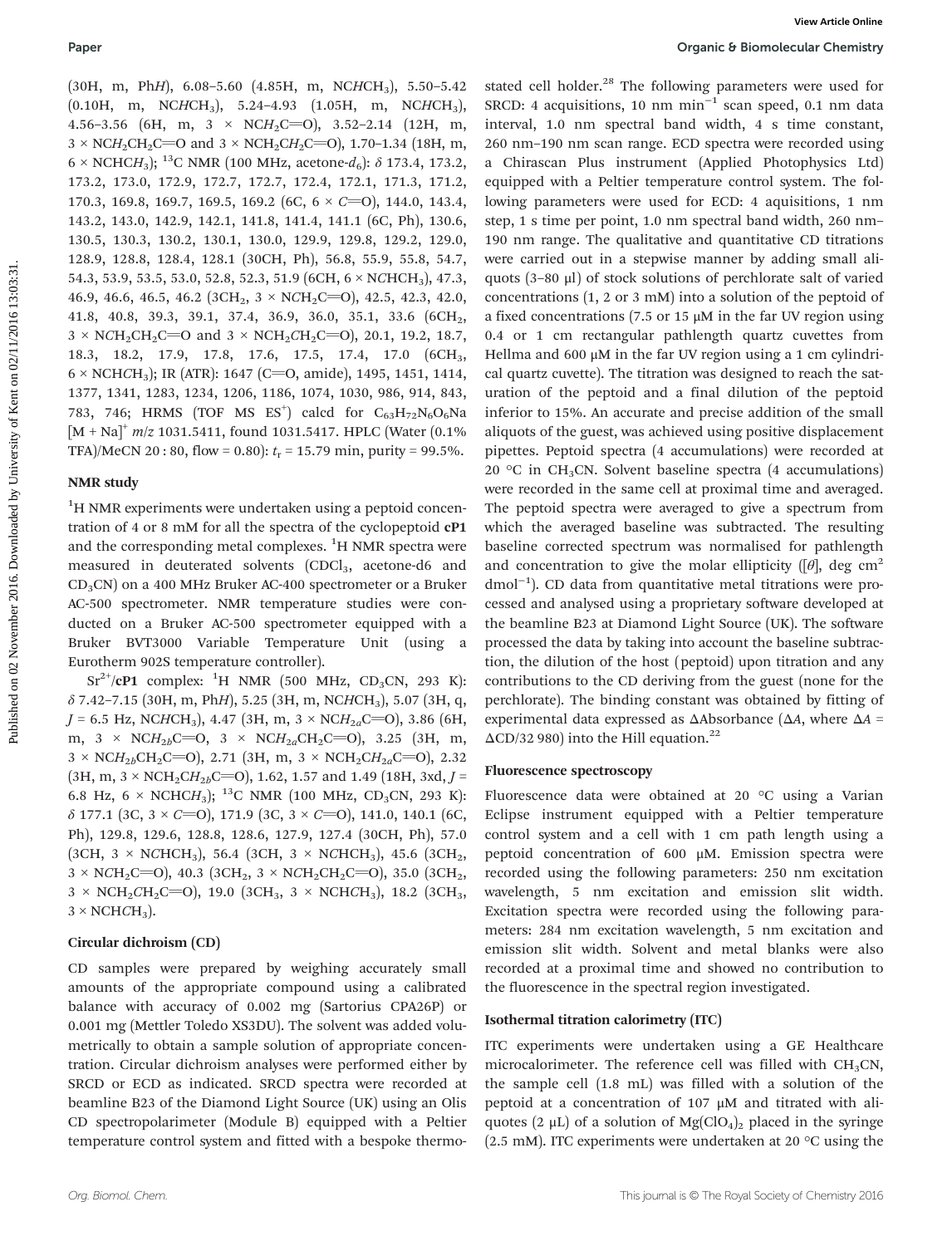following experimental parameters: 145 injections, 200 seconds spacing between injections, 307 rpm stirring speed and 5 µcal s<sup>-1</sup> reference power. Titrations of the Mg(ClO<sub>4</sub>)<sub>2</sub> into the solvent and of solvent into the peptoids were carried out separately to account for the heats of dissolution and solution respectively and subtracted from the metal – peptoid titration. Each titration was repeated in triplicate to ensure accuracy of the data obtained but data presented herein were not averaged.

#### Molecular modelling (PM6)

Initial models of the complexes were made using ChemDraw (Version 15.0.0.106, Perkin Elmer Informatics) and Chem3D (Version 15.0.0.106, Perkin Elmer Informatics). Initial geometry and conformer searches were conducted using the integral MM2 force field facility in Chem3D.<sup>29</sup> Fuller geometry and conformer searches were conducted using the semi-empirical method PM6 in MOPAC2009 via the Chem3D MOPAC interface. Final geometries were first minimised in the gas phase and then minimised and assessed using PM6 with the COSMO model for acetonitrile (dielectric constant set at 37.5).<sup>30</sup>

#### Acknowledgements

We acknowledge the Medway School of Pharmacy for funding, and Diamond Light Source for access to B23 beamline (experiment numbers: SM7104 and SM6657). We acknowledge T. Hjelmgaard for his contribution to the synthetic work.

#### References

- 1 R. Maharani, B. E. Sleebs and A. B. Hughes, Macrocyclic N-methylated cyclic peptides and depsipeptides, in Studies in Natural Product Chemistry, ed. Atta-ur-Rahman, Elsevier, 2015, vol. 44, pp. 113–249.
- 2 M. Hinaje, M. Ford, L. Banting, S. Arkle and B. Khambay, Arch. Biochem. Biophys., 2002, 405, 73–77.
- 3 Y. A. Ovchinnikov, V. T. Ivanov, A. V. Evstratov, I. I. Mikhaleva, V. F. Bystrov, S. L. Portnova, T. A. Balashova, E. N. Meshcheryakova and V. M. Tulchinsky, Int. J. Pept. Protein Res., 1974, 6, 465–498.
- 4 (a) G. Maayan, Eur. J. Org. Chem., 2009, 5699–5710; (b) Metallofoldamers. Supramolecular Architectures from Helicates to biomimetics, ed. G. Maayan and M. Albrecht, John Wiley& Sons, Ltd, 2013; (c) B. C. Lee, T. K. Chu, K. A. Dill and R. N. Zuckermann, J. Am. Chem. Soc., 2008, 130, 8847–8855; (d) G. Maayan, M. D. Ward and K. Kirshenbaum, Chem. Commun., 2009, 56–58; (e) T. Zabrodski, M. Baskin, J. K. Prathap and G. Maayan, Synlett, 2014, A–F; (f) M. Baskin and G. Maayan, Biopolymers, 2015, 104, 577–584; (g) A. S. Knight, E. Y. Zhou, J. G. Pelton and M. B. Francis, J. Am. Chem. Soc., 2013, 135, 17488–17493; (h) A. S. Knight, E. Y. Zhou and M. B. Francis, Chem. Sci., 2015, 6, 4042–4048;
- (i) M. Baskin and G. Maayan, Chem. Sci., 2016, 7, 2809– 2820.
- 5 A. S. Culf and R. J. Ouellette, Molecules, 2010, 15, 5282–5335.
- 6 (a) S. B. Shin, B. Yoo, L. J. Todaro and K. Kirshenbaum, J. Am. Chem. Soc., 2007, 129, 3218–3225; (b) B. Yoo, S. B. Y. Shin, M. L. Huang and K. Kirshenbaum, Chem. – Eur. J., 2010, 16, 5528–5537; (c) A. S. Culf, M. Cuperlovic– Culf, D. A. Léger and A. Decken, Org. Lett., 2014, 16, 2780– 2783.
- 7 O. Roy, S. Faure, V. Thery, C. Didierjean and C. Taillefumier, Org. Lett., 2008, 10, 921–924.
- 8 (a) T. Hjelmgaard, S. Faure, C. Caumes, E. De Santis, A. A. Edwards and C. Taillefumier, Org. Lett., 2009, 11, 4100–4103; (b) E. De Santis, T. Hjelmgaard, S. Faure, O. Roy, C. Didierjean, B. D. Alexander, G. Siligardi, R. Hussain, T. Javorfi, A. A. Edwards and C. Taillefumier, Amino Acids, 2011, 41, 663–672; (c) C. Caumes, C. Fernandes, O. Roy, T. Hjelmgaard, E. Wenger, C. Didierjean, C. Taillefumier and S. Faure, Org. Lett., 2013, 15, 3626–3629.
- 9 H. Hioki, H. Kinami, A. Yoshida, A. Kojima, M. Kodama, S. Takaoka, K. Ueda and T. Katsu, Tetrahedron Lett., 2004, 45, 1091–1094.
- 10 (a) N. Maulucci, I. Izzo, G. Bifulco, A. Aliberti, C. De Cola, D. Comegna, C. Gaeta, A. Napolitano, C. Pizza, C. Tedesco, D. Flot and F. De Riccardis, Chem. Commun., 2008, 3927– 3929; (b) C. De Cola, S. Licen, D. Comegna, E. Cafaro, G. Bifulco, I. Izzo, P. Tecilla and F. De Riccardis, Org. Biomol. Chem., 2009, 7, 2851–2854; (c) G. Della Sala, B. Nardone, F. De Riccardis and I. Izzo, Org. Biomol. Chem., 2013, 11, 726–731; (d) I. Izzo, G. Ianniello, C. De Cola, B. Nardone, L. Erra, G. Vaughan, C. Tedesco and F. De Riccardis, Org. Lett., 2013, 15, 598–601; (e) R. Schettini, F. De Riccardis, G. Della Sala and I. Izzo, J. Org. Chem., 2016, 81, 2494–2505.
- 11 C. De Cola, G. Fiorillo, A. Meli, S. Aime, E. Gianolio, I. Izzo and F. De Riccardis, Org. Biomol. Chem., 2014, 12, 424–431.
- 12 E. De Santis, T. Hjelmgaard, C. Caumes, S. Faure, B. D. Alexander, S. J. Holder, G. Siligardi, C. Taillefumier and A. A. Edwards, Org. Biomol. Chem., 2012, 10, 1108–1122.
- 13 P. Eberspaecher, E. Wismeth, R. Buchner and J. Barthel, J. Mol. Liq., 2006, 129, 3–12.
- 14 S. Devarajan and K. R. K. Easwaran, Biopolymers, 1981, 20, 891–899.
- 15 (a) R. D. Shannon, Acta Crystallogr., Sect. A: Fundam. Crystallogr., 1976, 32, 751–767; (b) F. Conti and G. Pistoia, J. Phys. Chem., 1968, 72, 2245–2248; (c) A. Mishustin, Russ. J. Inorg. Chem., 2013, 58, 684–690; (d) O. N. Kalugin, V. N. Agieienko and N. A. Otroshko, J. Mol. Liq., 2012, 165, 78–86; (e) A. Diamond, A. Fanelli and S. Petrucci, Inorg. Chem., 1973, 12, 611–619.
- 16 Ba picrate was not used due its limited solubility in  $CD_3CN$ .
- 17 (a) Q. Sui, D. Borchardt and D. L. Rabenstein, J. Am. Chem. Soc., 2007, 129, 12042-12048; (b) P. Armand, K. Kirshenbaum, R. A. Goldsmith, S. Farr–Jones, A. E. Barron, K. T. V. Truong, K. A. Dill, D. F. Mierke,